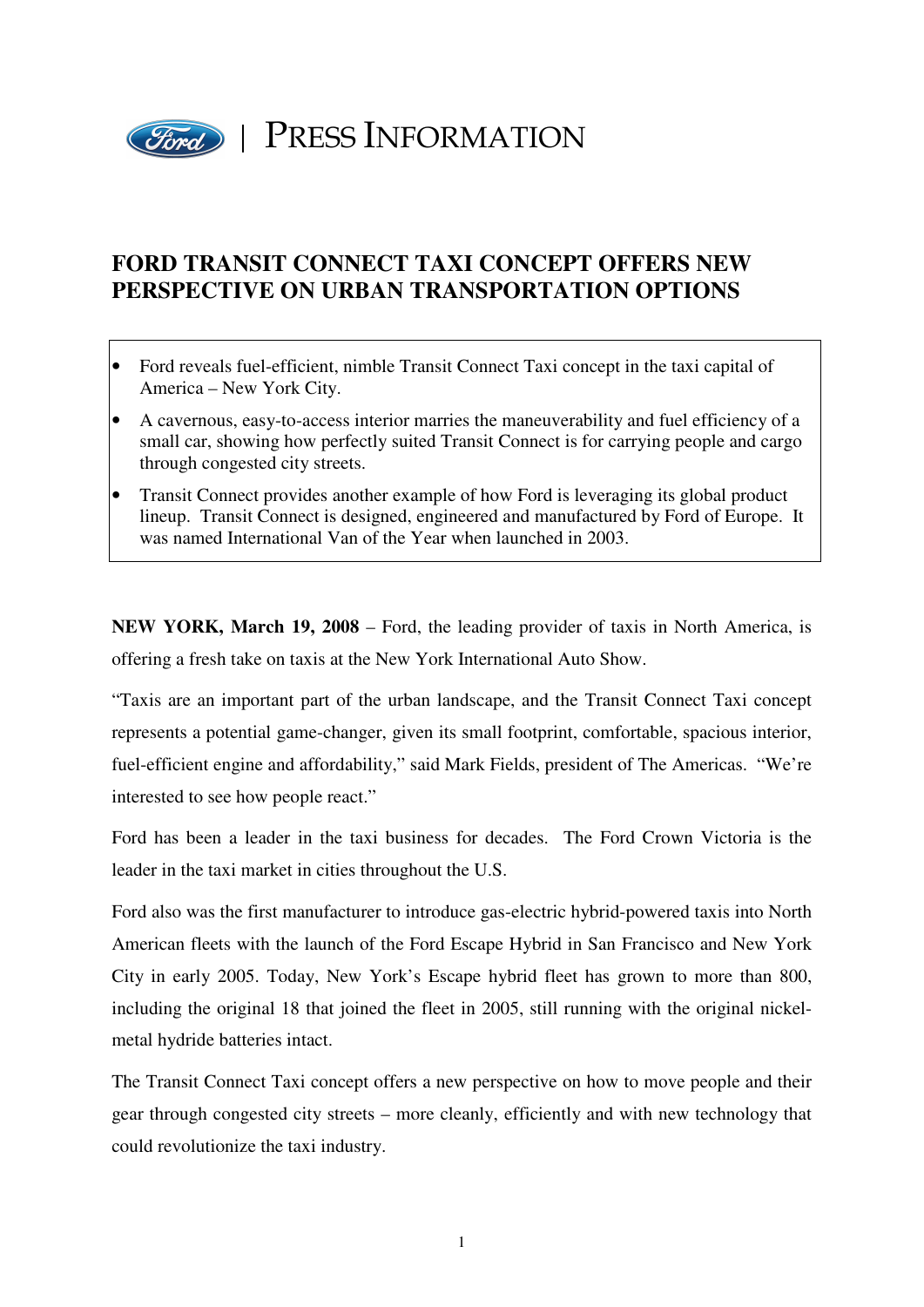Built on a dedicated, commercial vehicle platform and tested to Ford's toughest truck standards, Transit Connect is specially made to meet the extreme demands of taxi service.

With its standard, 2.0-liter, four-cylinder engine and automatic transmission, Transit Connect delivers estimated fuel economy of 19 mpg in the city – a more than 30 percent improvement in fuel economy and nearly 90 percent lower tailpipe emissions than many of today's traditional taxis.

## **A Small Footprint with Big Potential**

Transit Connect blends well into cityscapes. Its smart, vertical stacked design is able to accommodate three rear-cab passengers and 75 cu. ft. of parcels – in part because it emulates the city skyline that surrounds it.

"When cities ran out of horizontal space at the turn of the  $20<sup>th</sup>$  century, architects started to build upward," said Peter Horbury, executive director of Design, The Americas. "The Transit Connect Taxi concept brings that same idea to the streets, changing the shape of the space, making it taller with a smaller and narrow footprint."

In addition to its new shape, the Transit Connect Taxi concept's paint scheme and expressive graphic treatment lend it unique personality.

Designers didn't abandon iconic yellow paint – but they did change the formula to a more modern hue that contrasts with deep gray, molded-in-color fender flares as well as front and rear fascias that serve dual duty as impact-resistant bumpers.

Most noticeable up top is a futuristic interpretation of the yellow "taxi bubble." The spaceage looking flat-panel unit, mounted horizontally above the Taxi concept's roof, is lit on all four sides – green if the cab in available, orange if it's occupied.

## **Easy Access to a Spacious, Tech-Laden Interior**

The Transit Connect Taxi concept gives "curb service" new meaning. With 6.5-inches of ground clearance, passengers step easily through the sliding doors and into the cab, instead of sliding down into the back seat.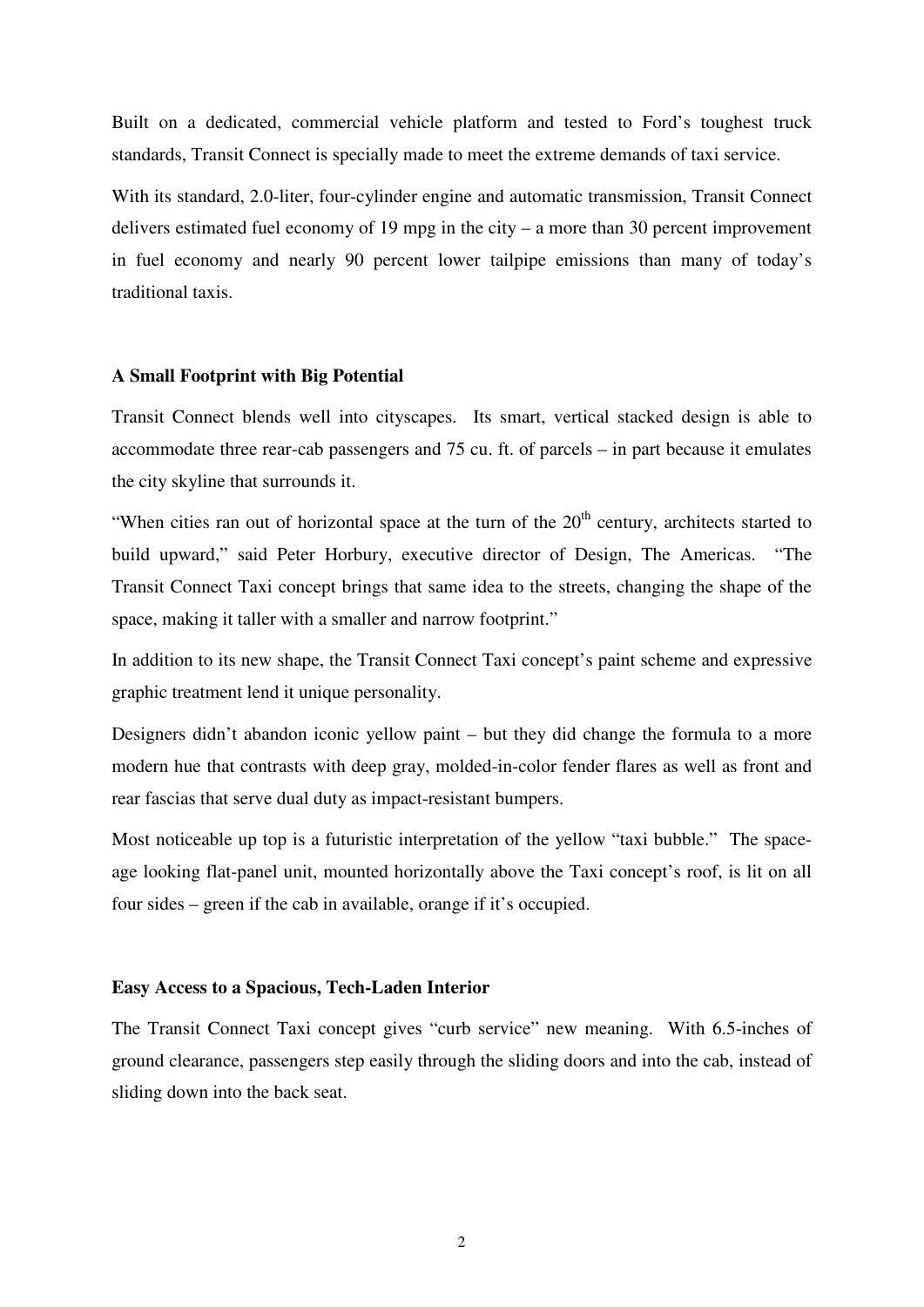The concept's standard high-roof van offers ample headroom, accentuated by a vista roof that brightens the three-person passenger compartment and provides views of the urban architecture.

The Taxi concept also features a new electronic infotainment and navigation system that shows passengers their accumulating cab fare, a scrolling news, weather, sports score and stock ticker. Using the 13-inch diagonal touch screen, passengers also can select their choice of video and music channels, follow the taxi's journey on a map or scroll through a list of points of interest along the route – including restaurants, museums and shops.

Once at the destination, the screen displays the fare with options to pay via cash, credit or debit. Cardholders can swipe their card, enter a pin number for debit, calculate the tip and complete the transaction right from their seat. Cash-paying passengers can use "Sputnik," a rotating billet aluminum softball-sized orb that replaces the outdated sliding ashtray used on today's taxis.

Ahead of the partition, the driver's area comes with a fold-flat passenger seat that doubles as a work station. The Transit Connect Taxi concept is equipped with a special version of the Ford Work Solutions integrated computer.

The in-dash computer, powered by Microsoft Auto, provides full high-speed Internet access via the Sprint Mobile Broadband Network and works with Bluetooth-enabled mobile phones. Thanks to Garmin navigation, the system features real-time weather and traffic information, allowing drivers to find the most trouble-free routes.

## **A History of Strong Products**

In addition to taxi leadership, Ford has made a name for itself across the Atlantic for vans such as Transit Connect that people can rely on to get the job done. Transit Connect is designed, engineered and manufactured by Ford of Europe.

Launched in 2003, Transit Connect was named International Van of the Year its first year inmarket. Transit Connect will come to the U.S. in summer 2009, as a brand-new offering for small business owners seeking fuel-efficient, flexible transportation with plenty of room to fit their needs.